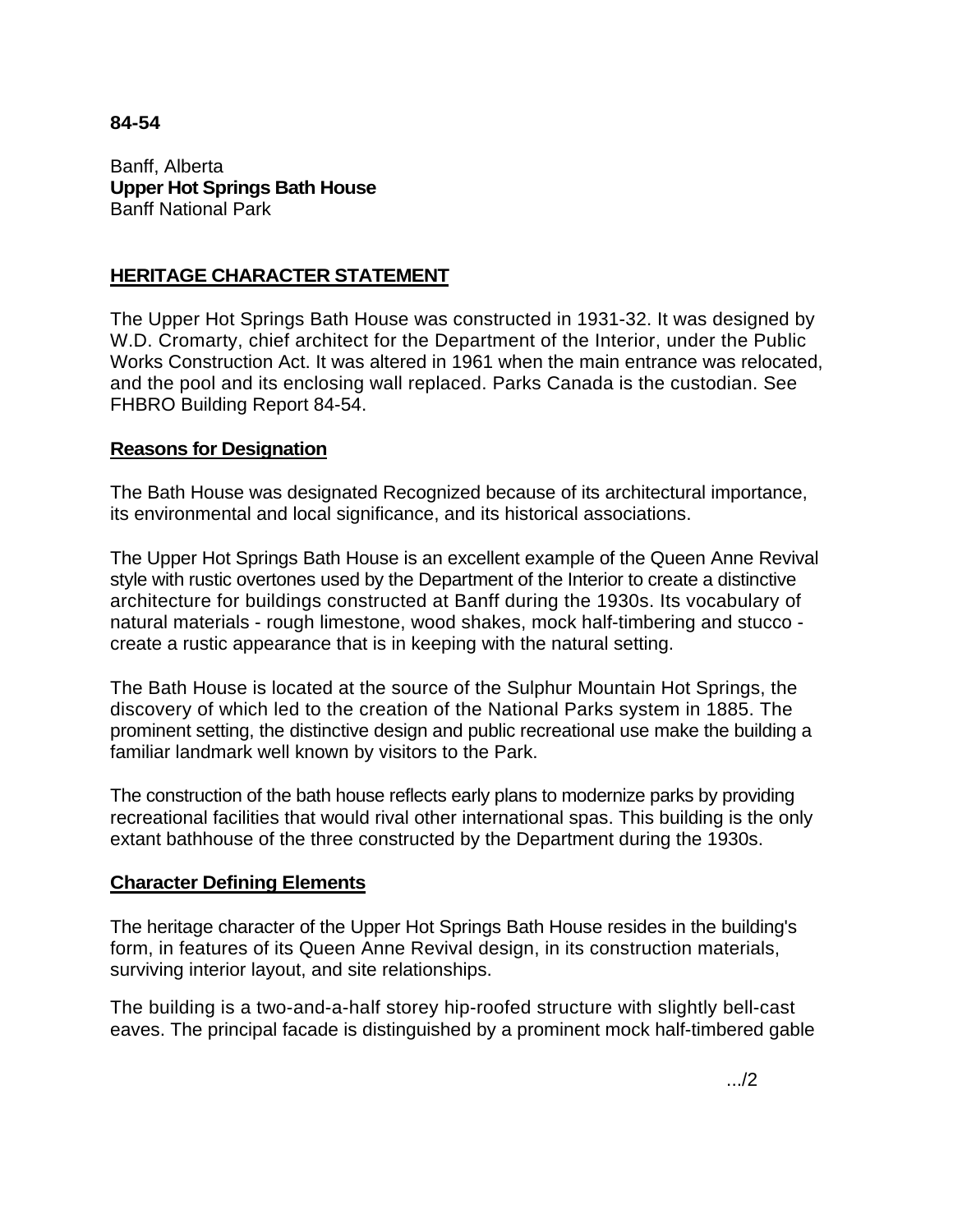resting on a projecting porch with flared stone buttresses. The simple rectangular footprint, symmetrically placed hipped dormers and low eave line are important aspects of the design and should be maintained. The picturesque massing is characteristic of the Queen Anne Revival style and should be maintained. Airconditioning units piercing dormers and located in windows undermine the integrity of the architecture and should be relocated in an unobtrusive manner if possible. The modern canopy at the side entrance does not respect the symmetry of the overall composition nor the design character of the building and should be modified when the opportunity presents itself.

The building's rustic character is created by the use of materials which are natural in color and rough in texture: irregularly-coursed split-faced limestone walls, wood shakes on the roof, exposed wooden rafter tails at the eaves, and the half-timbering and stucco accents. Dressed stone is used for window sills and continuous horizontal trim at the foundation wall. The existing materials should be maintained, and any new work executed using sympathetic materials and detailing.

The windows contribute to the texture and interest of the facades, arranged in groupings of two, three and six and with segmentally-arched heads on the main level. The overall configuration of the windows - transoms over larger lower sash - is consistent with Queen Anne Revival design and with the appearance seen in early photographs. One photograph suggests that there may have been small leaded panes within the wood sash. Any surviving early windows should be retained, and research to confirm original design intentions should be carried out when repair or replacement is required. Two window openings in the principal facade have been infilled with stone, interrupting the intended symmetry of the composition. These should be reinstated.

The interior has been modified to accommodate changes in patterns of use. The principal entrance was blocked to accommodate interior layout changes, and the main entrance is now located on what was originally a side elevation. The dramatic second floor view over the valley, intended for change-room users, is now enjoyed only by staff. Pool access through the basement of the building survives, however it is now through a modern glazed enclosure. Any future modifications to the plan and to patterns of use within the building should be predicated on an understanding of and respect for the original design. Early interior finishes such as mahogany panelling should be preserved and incorporated into new work.